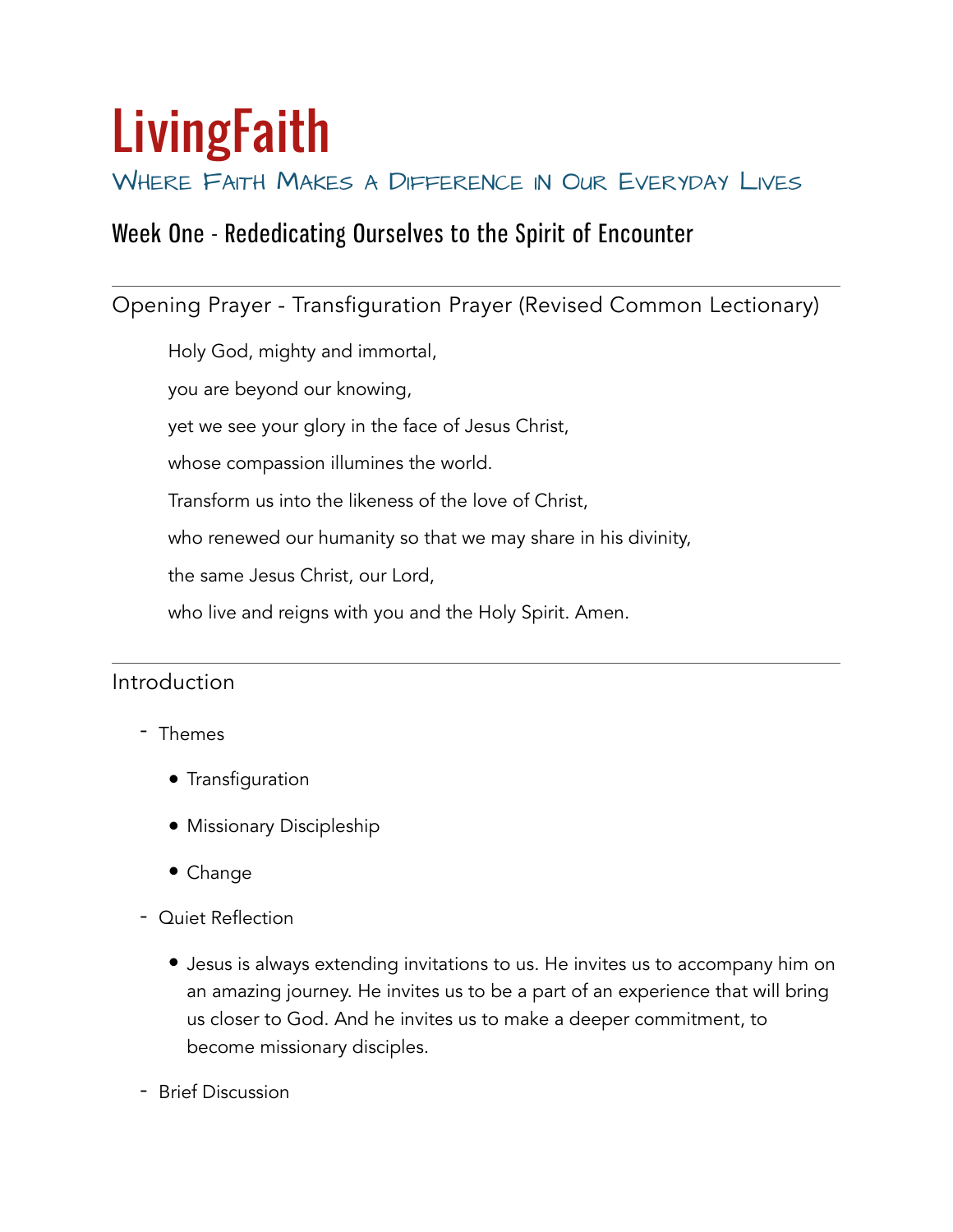- What does being a disciple mean to you?
- What are the greatest challenges to living out discipleship in our world today? What can you do to maintain a spirit of discipleship?

# Reading - Matthew 17:1-9 "The Transfiguration"

Jesus took Peter, James, and John his brother, and led them up a high mountain by themselves. And he was transfigured before them; his face shone like the sun and his clothes became white as light. And behold, Moses and Elijah appeared to them, conversing with him. Then Peter said to Jesus in reply, "Lord, it is good that we are here. If you wish, I will make three tents here, one for you, one for Moses, and one for Elijah." While he was still speaking, behold, a bright cloud cast a shadow over them, then from the cloud came a voice that said, "This is my beloved Son, with whom I am well pleased; listen to him." When the disciples heard this, they fell prostrate and were very much afraid. But Jesus came and touched them, saying, "Rise, and do not be afraid." And when the disciples raised their eyes, they saw no one else but Jesus alone.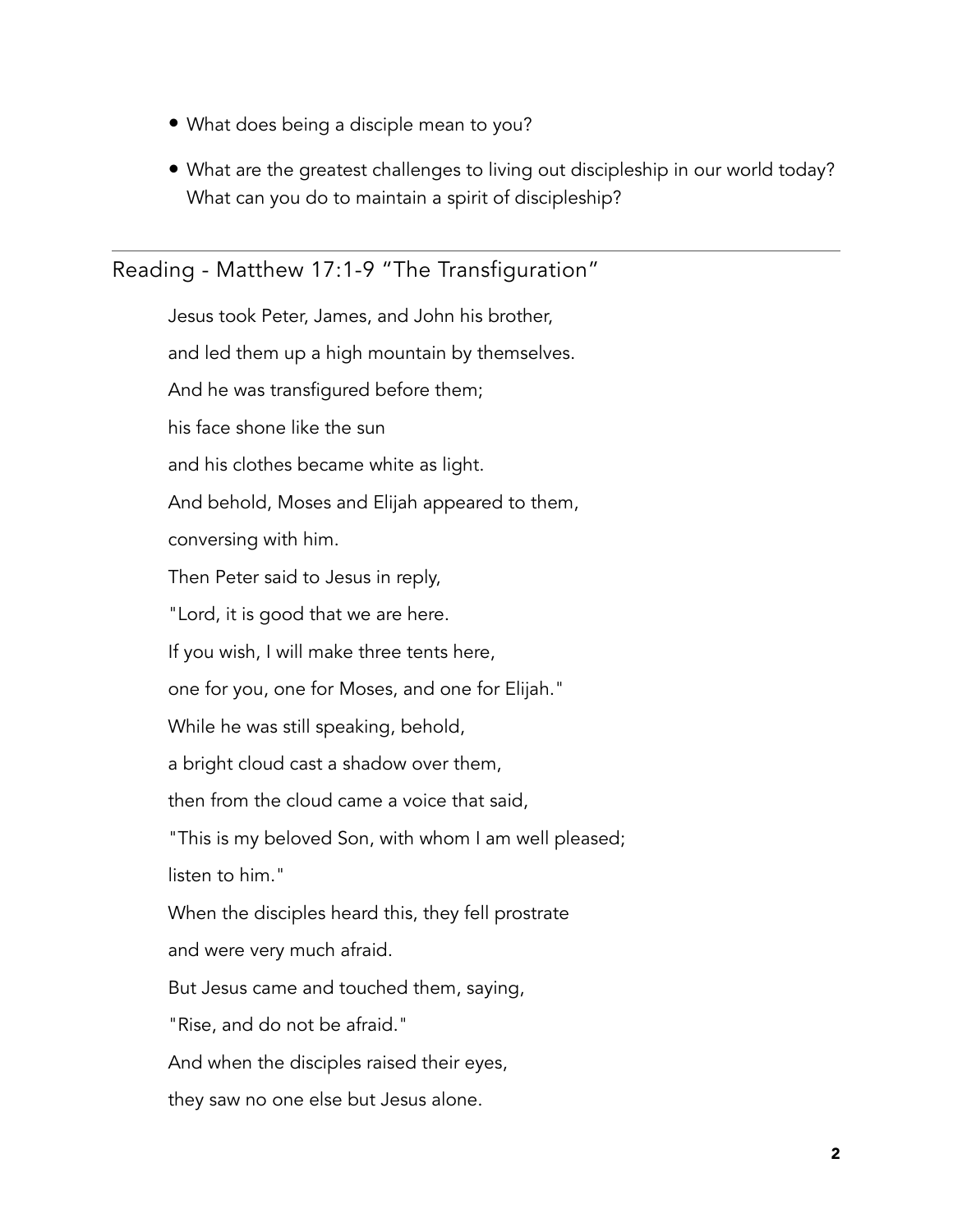As they were coming down from the mountain,

Jesus charged them,

"Do not tell the vision to anyone

until the Son of Man has been raised from the dead."

# Fr. Foppiano's Reflection

Video link: <https://www.youtube.com/watch?v=ptQ3pKWtzo8&t=8s>

#### Introduction and Review

Welcome to week #2 of LivingFaith! By now I hope that you have settled into Lent and found a rhythm of both what you are getting rid of in your life – those things you have given up for Lent – and what you are adding – such as being part of this group or perhaps more prayer time, acts of charity, and the like. If you feel like you haven't gotten into a rhythm yet, that's okay – there's still plenty of Lent left to go!

Our homily series and our LivingFaith series are about the encounters which take place in each week's Gospel readings. We will be reflecting on how these encounters effect both our own personal spiritual lives and the communal life of our St. Agnes and St. William of York community. We are attempting to grow ourselves and our personal relationship with God and our community's commitment to our Mission, Vision, and Purpose.

Before moving on to this week's encounter, let's take a moment to review the ground we have already covered.

Last week we reflected on two encounters with the devil. Adam and Eve in the Garden of Eden fell prey to a false encounter with the evil one. They trusted in his deception, rather than their encounter with God, and sin entered the world. Jesus, on the other hand, recognized the devil for who he was and, putting his faith firmly in God his Father, resisted the devil's temptations despite being physically, spiritually, and mentally exhausted.

These encounters remind us that we too are susceptible to the false enticements of the evil one. He likes to prey on our weaknesses and convince us that what God asks is not the best for us. So much of our sin consists in reaching for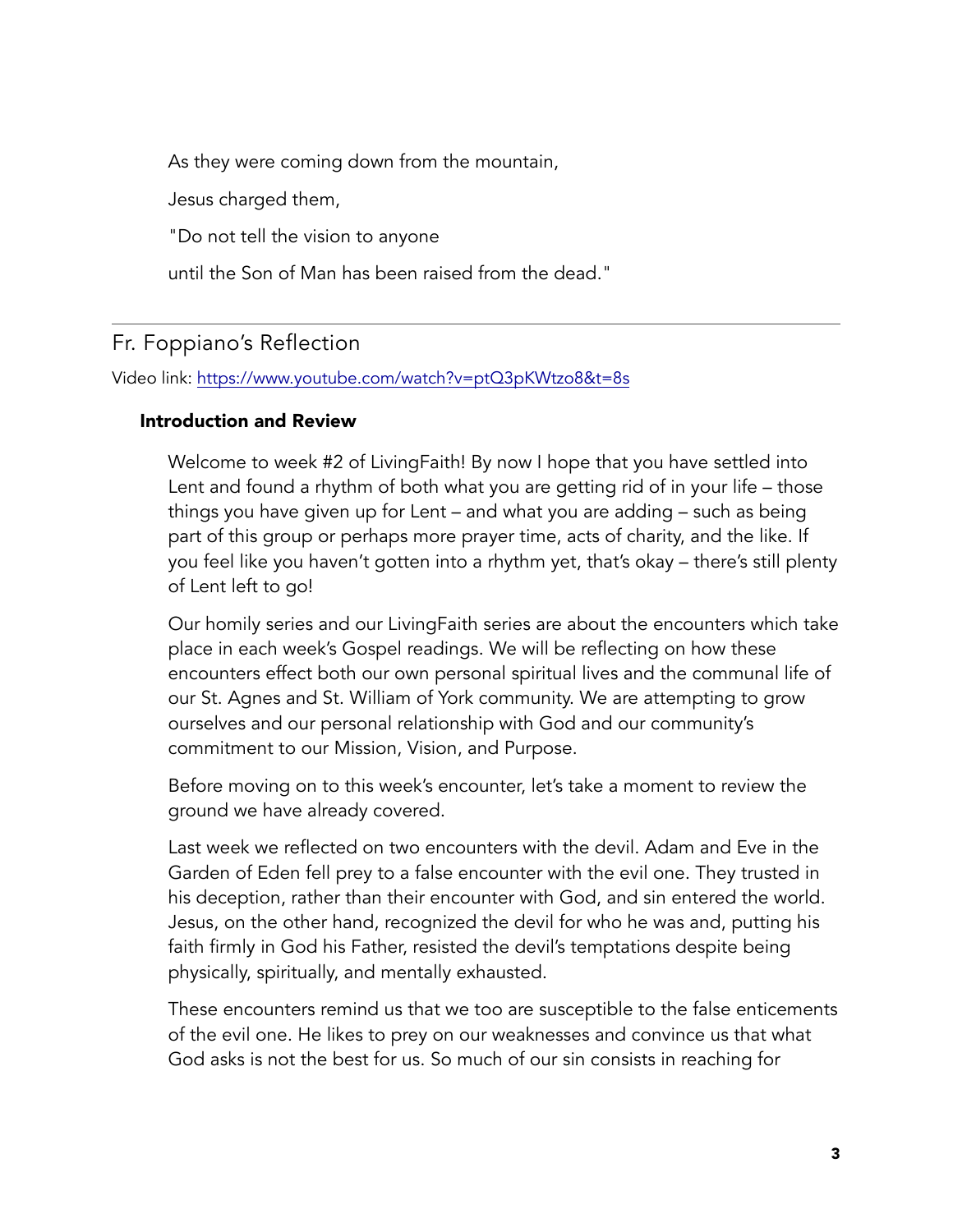something that we think will bring us happiness, but once we have it, we realize that it has done just the opposite and left us emptier than we were before.

In regards to the life of our St. Agnes and St. William of York community there are plenty of temptations which consist mostly in remaining where we are simply because we are comfortable. We reflected last week on how God's Holy Spirit should be impelling us to move forward and to pick up our call to be missionary disciples.

The encounters which we reflect upon in the readings for the Second Sunday of Lent help us to go a little bit deeper in our understanding of this forward movement which we should have as disciples and which should mark the life of our community.

#### Abram

<span id="page-3-1"></span>The Book of Genesis tells us that Abram was 75 years old when he left his home with his family to go to an unknown destination that that Lord would reveal to him.<sup>[1](#page-3-0)</sup> I would venture to say that many of us would not be keen on picking up our lives, and our families, and moving to an unknown place at any age and certainly not when we're 75.

I find one of the most difficult aspects of the Priesthood is the moving from assignment to assignment. I don't like to move. Getting used to new surroundings is uncomfortable. After I was transferred to my second assignment, the summer after I arrived, we moved from the rectory on the parish grounds to a house in the neighborhood. Then the summer after that I was transferred here to St. Agnes and St. William of York. I moved three times in the course of three years – it was not fun! So I imagine that Abram might have hesitated a bit but he did what God asked of him.

God promises to make of Abram a great nation and that all the communities of the earth will bless him if he takes this leap of faith. God asks Abram to trust in his faithfulness. It is through this encounter with God that Abram has the courage to travel many miles until he reaches the land that God promised him.

How often do we find that when we take a leap of faith we are rewarded? Going outside of our comfort zones brings blessings. All of those moves that I told you about brought me many blessings: a new assignment, a nice new rectory to live in, my arrival here to become pastor. If I had my druthers I would have said "No, thank you" because I didn't want the bother of moving. But because I made a

<span id="page-3-0"></span> $1$  Genesis 12:4.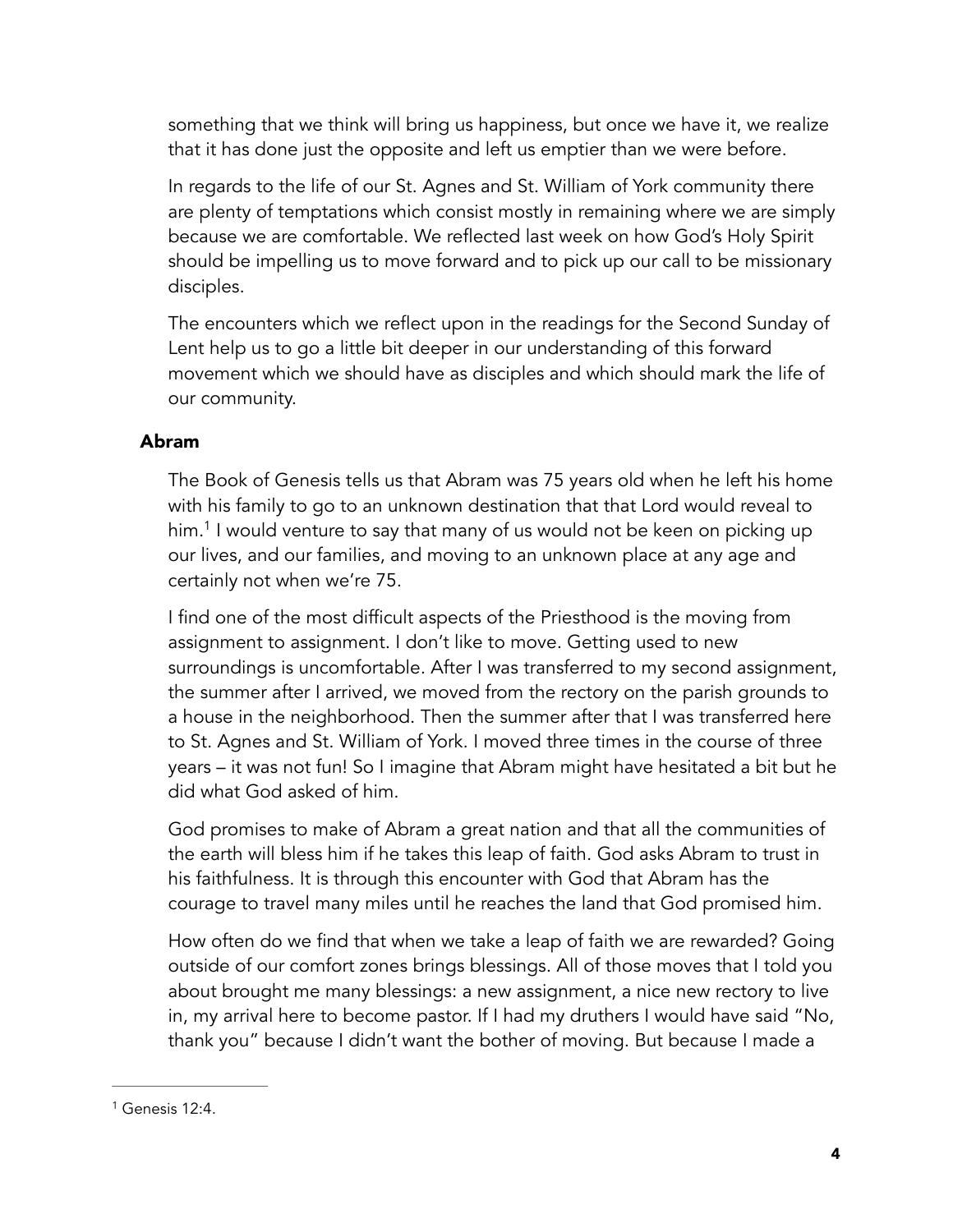promise of obedience I did what I was asked to do and God blessed that willingness beyond measure.

The Church can also be a comfortable place. This is a good thing. We feel at home in our parish church. We are comforted by our faith. We receive strength to make it through our week. The ritual of being in church is comforting: sitting, standing, kneeling, singing. Remember a few years ago when many of the prayers and responses of the Mass changed? The way some people were reacting you would have thought that the world was coming to an end. Why? Because we are comfortable in church and when we are comfortable we resist change. And this resistance is not a good thing.

Unfortunately we have seen all around us the results of a resistance to change on behalf of those in the church. Over the last generation Mass attendance has been falling steadily. The second largest denomination in this country are people who identify as "former Catholics." There's a whole generation of what are called "nones" – they subscribe to no particular faith tradition. There are many reasons for this – reasons both internal to the Church and those outside the Church. We're all aware of them and my point is not to get into a prolonged discussion about those reasons. I bring this point to suggest that perhaps God is calling us to move beyond our comfort zones. Perhaps he is asking us to take a step out into the deep and break through what is comfortable in order to witness to the Gospel message in the 21st century.

#### Missionary Discipleship

The Holy Father, Pope Francis, introduced the new term "missionary disciple" in his Apostolic Exhortation on evangelization, "The Joy of the Gospel." It's a phrase that we've incorporated into the Vision for St. Agnes and St. William of York. It's a phrase which encapsulates the entire teaching of the Church in the modern age about evangelization from the Second Vatican Council down to Pope Francis.

Our Vision says that we are "missionary disciples motived by the love of God" and that we invite to discipleship by inviting others to encounter Christ. Our Vision is meant to be a picture of the future that produces excitement within us and what is more exciting than encountering the living Christ and having the Lord dwell within us?

This excitement of discipleship then spurs us on to be missionary. Speaking about Jesus is what a missionary disciple does. Our community welcomes others by sharing with them what we have first encountered.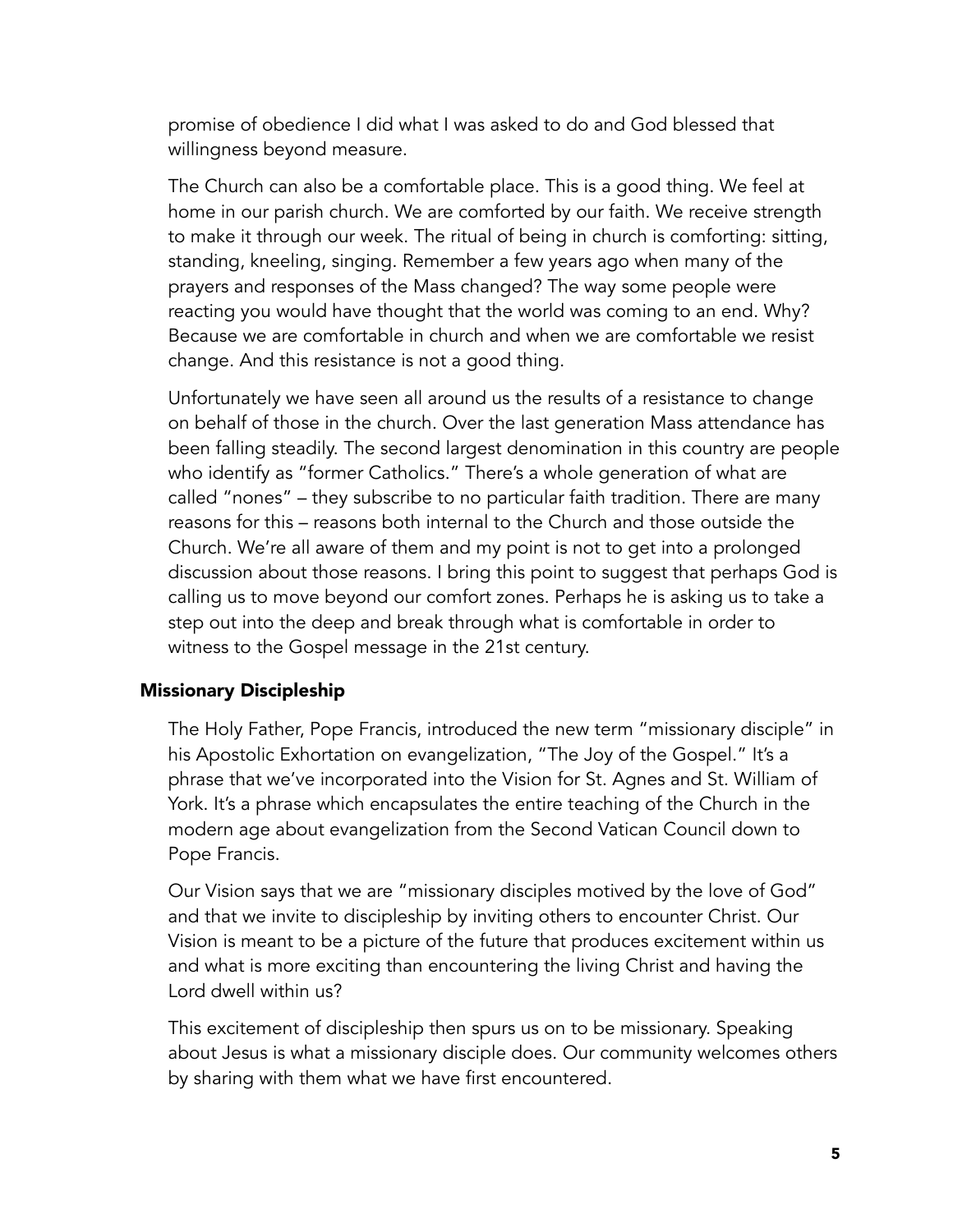<span id="page-5-2"></span>Pope Paul VI in his encyclical on evangelization said: "Modern man listens more willingly to witnesses than to teachers, and if he does listen to teachers, it is because they are witnesses."<sup>[2](#page-5-0)</sup> People can choose to ignore truth claims. They can choose to be turned off by institutions that appear to "control" the behavior of their members. But our personal witness cannot as easily be discounted. Why do so many people love Mother Teresa? It is because of the personal witness of how she lived her life. No person of good will could look at what she did and discount the importance of faith in her life. Pope Paul continues: "It is therefore primarily by her conduct and by her life that the Church will evangelize the world, in other words, by her living witness of fidelity to the Lord Jesus - the witness of poverty and detachment, of freedom in the face of the powers of this world, in short, the witness of sanctity."

So when we give our personal witness what do we say? Our first temptation might be to give a catechesis or an apology for the Faith. We might worry that we are not the most eloquent of speakers or the most comfortable sharing our personal life. Or the most intelligent person. What we share is the fundamental message of encounter with Jesus. We call this the "kerygma." Kerygma is a Greek word that means "first proclamation." And it is first not in terms of chronology (as if at some point we move past it) but first in terms of it being the most important and the reference point for everything else that follows. St. Pope John Paul describes the kerygma as follows: "…Christ who was crucified, died, and is risen: through him is accomplished our full and authentic liberation from evil, sin and death; through him God bestows 'new life' that is divine and eternal. This is the 'Good News' which changes man and his history, and which all peoples have a right to hear."<sup>[3](#page-5-1)</sup> The kerygma is the announcement of the Good News of Jesus Christ who became man for you and me so that the lives we live now can be transformed through grace and so that we can live with God forever. This is what we say in one form or another through our witness.

#### **Transfiguration**

<span id="page-5-3"></span>As missionary disciples we want to be continually learning to appreciate and love this good news in our own lives and introduce it to others. Fr. James Mallon in his book Divine Renovation says: "Jesus Christ must be proposed anew! We must break through the invisible suits of armor that so many in our pews wear. We must labour to create spaces for people to come to know Jesus as the living

<span id="page-5-0"></span><sup>&</sup>lt;sup>[2](#page-5-2)</sup> Evangelii Nuntiandi, #41.

<span id="page-5-1"></span><sup>&</sup>lt;sup>[3](#page-5-3)</sup> Redemptoris Missio, #44.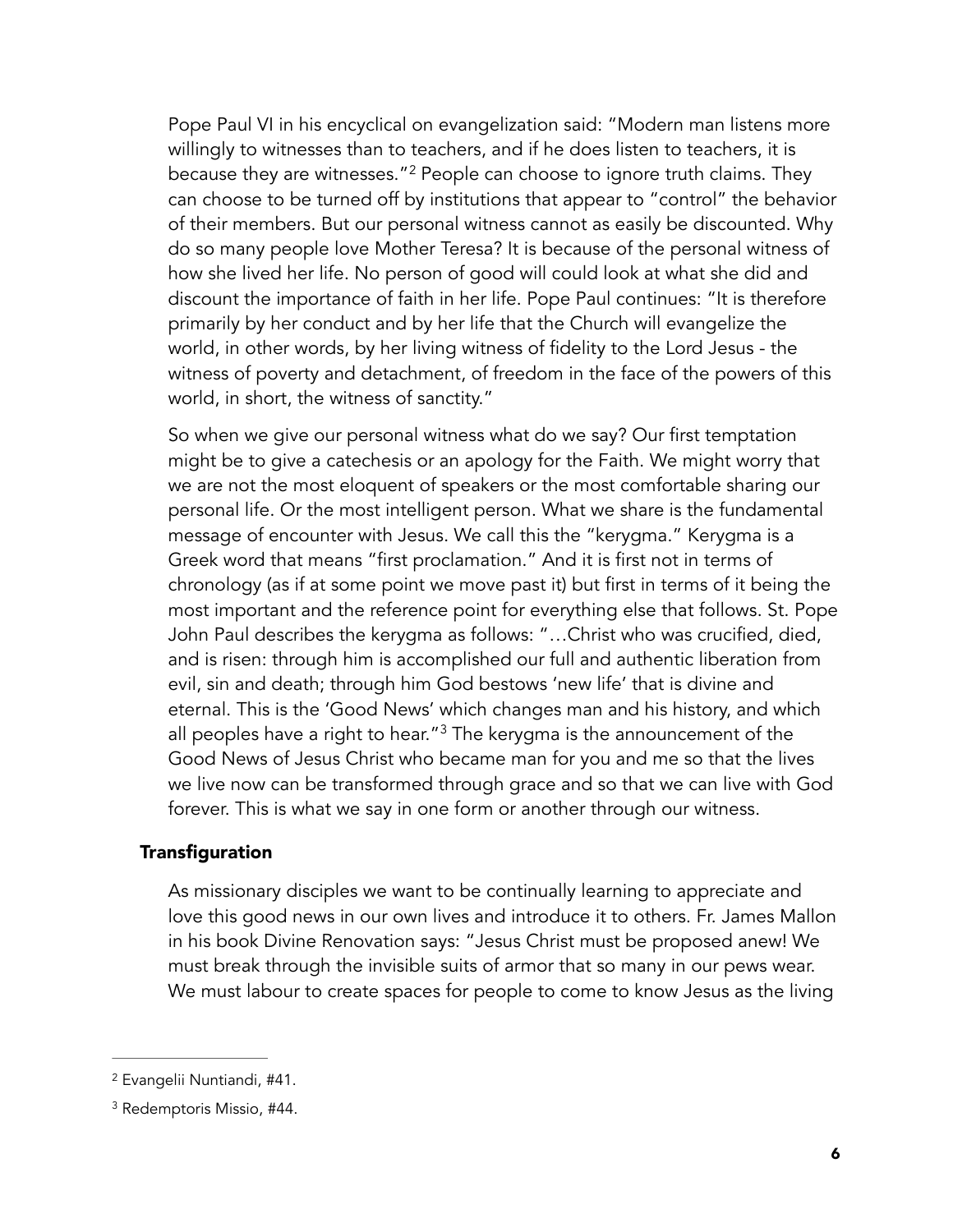Lord, awaken that hunger and then begin to form them, to make them disciples." 4

<span id="page-6-1"></span>That is the kind of encounter that we seek and that we heard about in this Sunday's Gospel story of the Transfiguration. Peter, James, and John go up the mountain with Jesus where he is transfigured. The veil which hid the Lord's glory was pulled away and they saw Jesus' divinity. In this encounter they saw the glory of the second person of the Blessed Trinity.

The Lord warns Peter, James, and John not to tell anyone about this encounter until he has been raised from the dead because they had much more to go through with the Lord. But we, on the other hand, should be ready to come down from the mountain and speak about what we have seen and experienced. Our encounters with Jesus make us want to be witnesses. This is the "missionary" component of missionary discipleship.

## Conclusion

We've covered a lot of ground in this presentation. Perhaps we're feeling a bit overwhelmed. When I think about how big the mission field is and how much work there is to be done I get slightly overwhelmed too. But rather than focusing on that feeling, let me focus us on three questions for our consideration:

- 1. How do we take the veil away to see the glory of the Lord in our own lives so to grow in our own personal discipleship?
- 2. How do we help others to hear the kerygma and so encounter the Lord?
- 3. How do we begin to pierce the suits of armor that Fr. Mallon talked about?

This is all part of moving beyond our own comfort zones and the collective comfort zone of the church. Sometimes we think of talking about Jesus as being too Protestant but it's not! The mission of the Catholic Church from day one has been to announce the Good News of Jesus. If we are going to reverse the trends of the last generation it is clear that something different must be done. God promises a blessing to Abram if he trusts him; God promises the same if we are willing to take a step out into the unknown.

<span id="page-6-0"></span>I will leave you today with a metaphor from Fr. Mallon: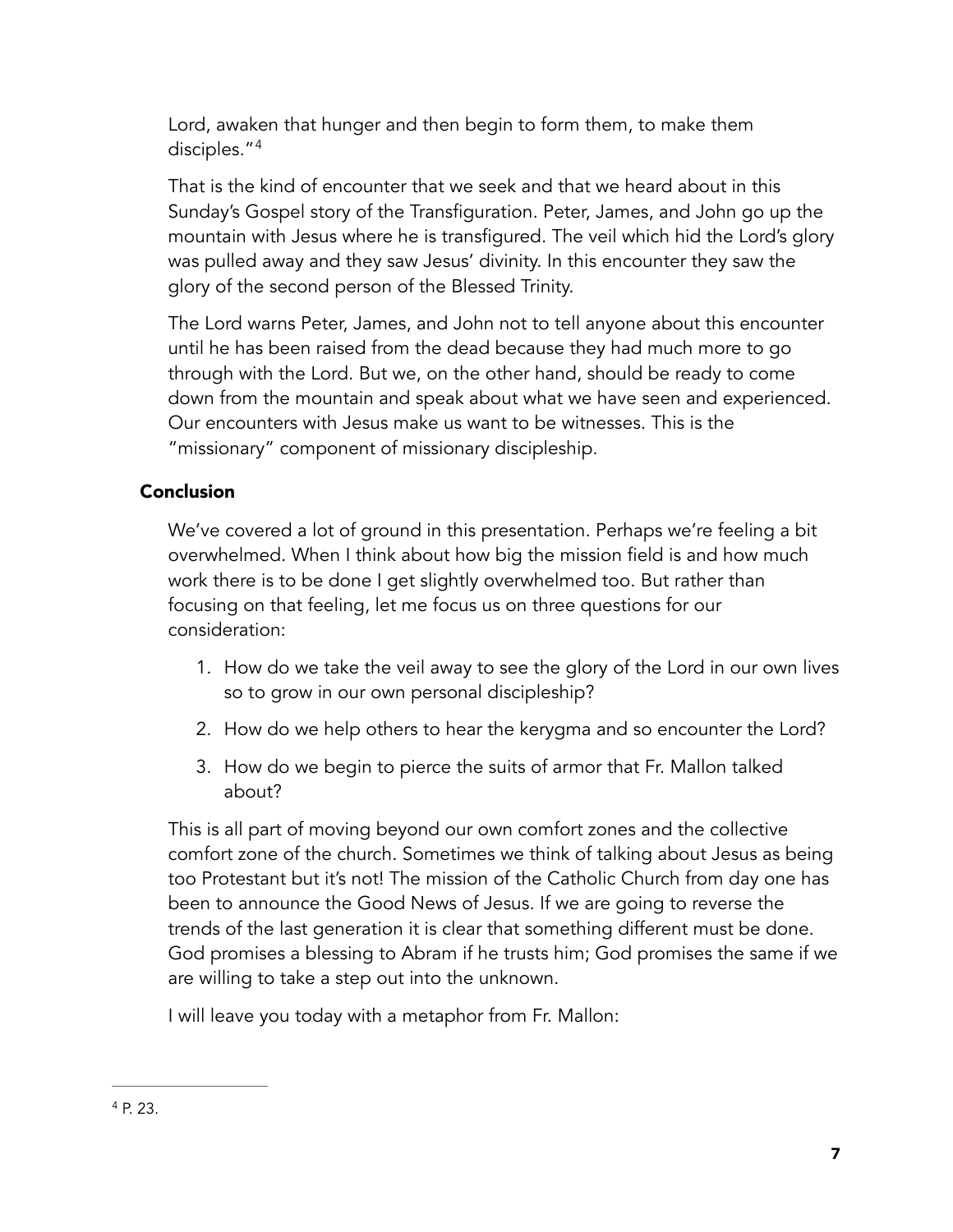"We exist for mission. Like Jesus, we have been sent to 'seek and save' those who are perishing, and there are plenty of seats available in the lifeboats. Yet, so often as a Church, we sit at a safe distance, more concerned with our own needs and comfort. Perhaps if a few people swam over to us, we would help them, but going to them? This is not just a question of our comfort zones being challenged – it is totally outside our frame of reference, because we have so thoroughly forgotten our identity. Lifeboats exist to rescue people. So does the Church. We maintain our lifeboats, we paint them, we serve the people in them and keep them in good order and hold card socials, but we do not use them for the purpose for which they were created. Any crew member who would dare to disrupt life on the lifeboat will quickly hear a chorus of complaints from the passengers who are adverse to being inconvenienced in any way. We lament the tragedy of the loss of faith, secularization, church closures and so on, but it does not occur to us to pick up the oars and row."<sup>[5](#page-7-0)</sup>

<span id="page-7-1"></span>May God bless you throughout this week.

## Group Discussion

- Recall a time when you had to make a leap of faith. How was it difficult for you to put your trust in God? How did that leap of faith help you in your journey?
- What do you think are the greatest obstacles to living as a missionary disciple?
- The apostles encountered the divine in a new way on the mountain. What opportunities do we have to encounter the divine in the world today?

# Wayne's Reflection - Coming Down from the Mountain

*Wayne Hipley is the Pastoral Associate for Faith Formation and Youth Ministry of St. Agnes and St. William of York*

Each year I facilitate a number of retreats for adults and young people. There are two basic types of retreats I lead. One is designed to be instructional or catechetical in nature, such as a Confirmation retreat. The other is designed more around exciting something in the spirit, creating an environment where a deeper relationship or connection with God can be achieved. These types of retreats are often referred to as "mountaintop experiences." I take some groups

<span id="page-7-0"></span><sup>&</sup>lt;sup>[5](#page-7-1)</sup> Divine Renovation, p. 18.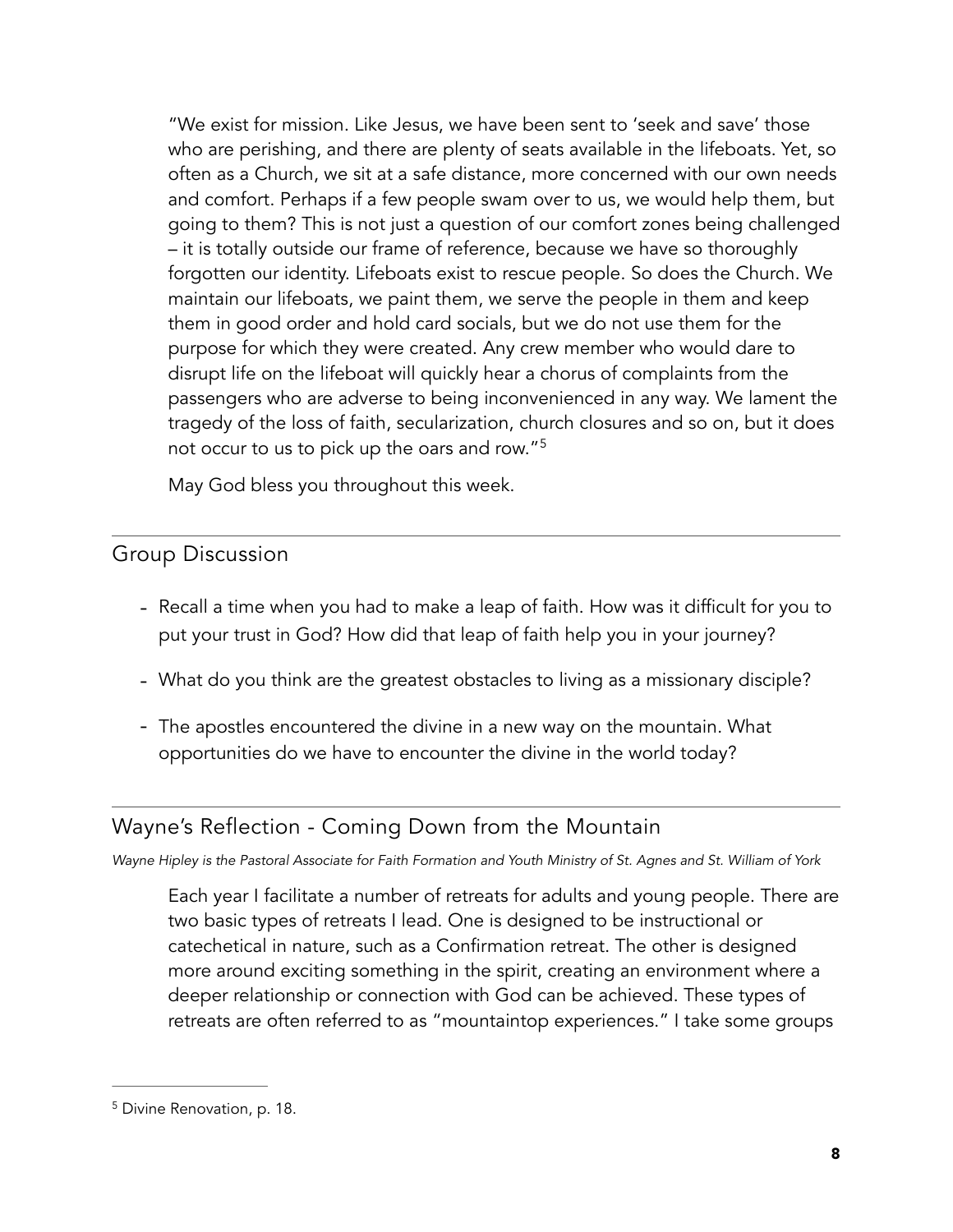to a lodge in Pennsylvania that is literally on the side of a mountain, which enhances this idea in the minds of the participants.

We all want to have a mountaintop experience. We want to have that moment of epiphany, where everything clicks. The big "AH-HA!" moment. The moment of clarity and discovery and connection. It's euphoric. It's amazing when you're in the moment, but like all mountaintop experiences, there also comes that time when you must come down from the mountain.

This was true of the apostles that accompanied Jesus to the mountain. It could be seen as a retreat experience - fulfilling the need to get away, pray, rest, recharge the batteries for the work ahead. And could there ever be a better retreat leader than Jesus? And like many of the people I have shared retreat experiences with the apostles were ready to dig in, pitch tents and stay indefinitely. And why not? Who wants to willingly walk away from such an amazing experience?

But come down from the mountain we must. And the question, the challenge for each of us, as it was for the apostles is "What do we do now?" How do we take that mountaintop experience and live it out? How do we move from being passive (but joyful) participants to enthusiastic missionary disciples?

The expectation that Jesus had of the apostles was twofold: deepen in your love of God, and deepen in your love of others. Living out that love as disciples is where it gets messy. It's easy enough to say we love others as God desires, but it's another thing to actually live out that love. It means stepping outside of our comfort zones. It means encountering others in a manner we never have before. It means coming down from the mountain and through our words and actions share the "mountaintop experience" with the world, one encounter at a time. And then, like the apostles who were sent out two by two, we also become missionary disciples.

# Group Discussion

- When have you had a "mountaintop experience"? What did you do to try to live out that feeling after coming down from the mountain?
- What is your "takeaway" today? What stood out to you? What challenged you?
- In the week ahead, how can you apply what you heard today to your life and your interactions with others?